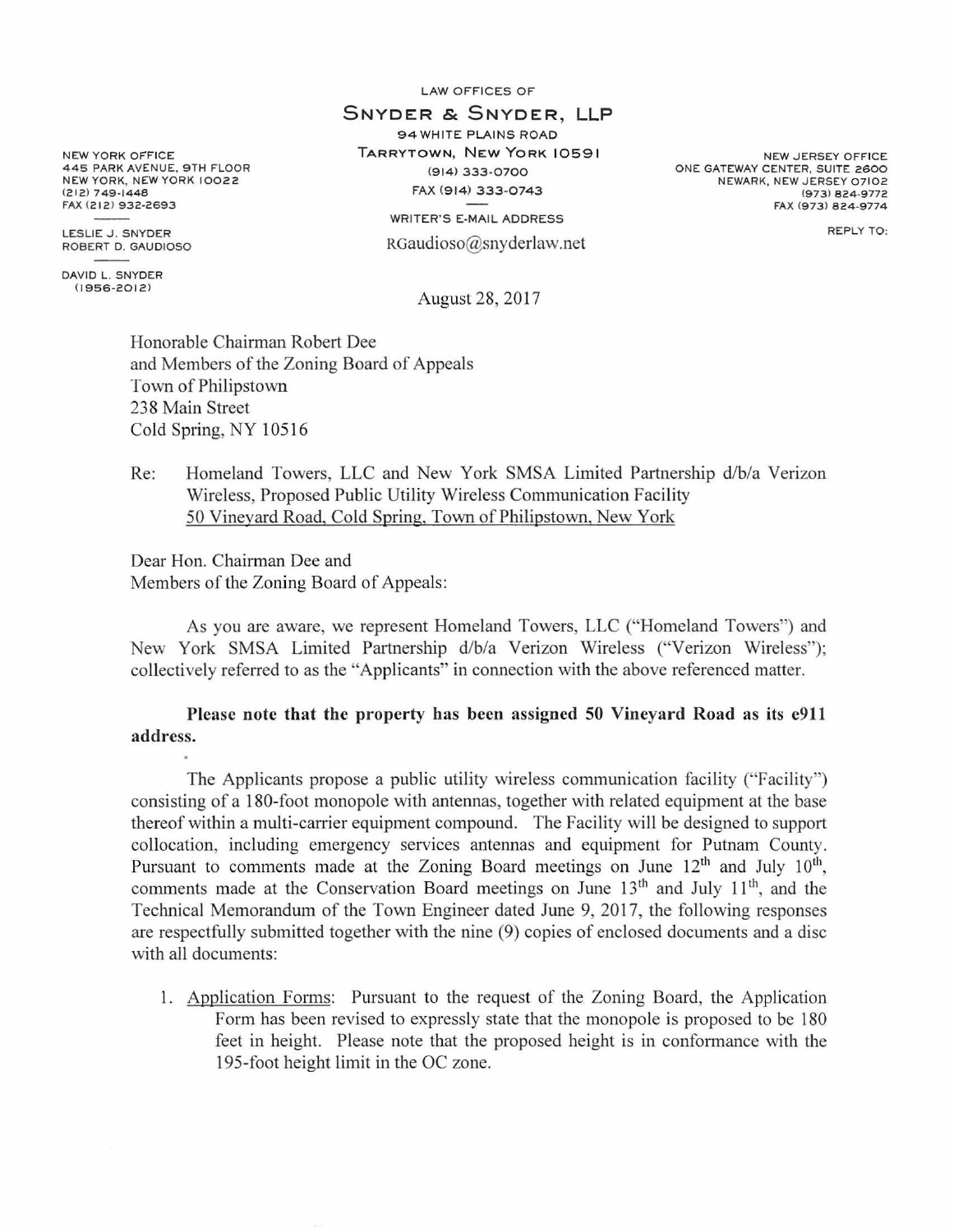- 2. Independent Radio Frequency Report: The enclosed Independent Radio Frequency Report includes actual drive test data, propagation maps, responses to the Zoning Code requirements, an analysis of the feasibility of distributed antennas system, and an alternative analysis of the Town landfill property at 59 Lane Gate Road. Please note that local municipalities are federally preempted from requiring the use of alternative technologies such as distributed antenna systems. See *New York SMSA Limited Partnership v. Town of Clarkstown,* 612 F.3d 97 (2d Cir. 2010) (provisions of town ordinance setting forth preference for "alternate technologies" in evaluating permit applications for installation of wireless telecommunication facilities were impliedly preempted by Federal Communications Commission's exclusive authority to regulate technical and operational aspects of wireless telecommunications teclmology under the Telecommunications Act).
- 3. Antenna Site FCC RF Compliance Assessment and Report: The enclosed Antenna Site FCC RF Compliance Assessment and Report has been revised as requested by the Zoning Board to include a specific calculation of the radio frequency exposure at the closest residential structure. Please note the report initially submitted included conformation that the Facility would be in compliance with the applicable FCC limit for radio frequency exposure at any location. As we assume the Board is aware, the issue of radio frequency exposure is federally preempted to the extent the proposed Facility is in compliance with FCC regulations, which it is by a wide margin.
- 4. Visual Resource Assessment: The enclosed Visual Resource Assessment includes the results of the balloon test, a line of sight elevation analysis from  $100$ Rockwald Road, additional photographs and renderings from 60 Round Hill Road and 24 White Rocks Road, renderings revised to demonstrate 4 antenna platforms, and viewshed maps revised to include the new address of the property as 50 Vineyard Road. The Visual Resource Assessment also confirms that the distance to the closest residence as previously reported is correct, and includes a map detailing the relevant distances.
- 5. Visual EAF: The enclosed Visual EAF has been revised based on the comments of the Zoning Board.
- 6. Environmental Assessment Form: The enclosed EAF has been revised to update the address for the property.
- 7. Tribal Consultation: The attached letters and correspondence demonstrates that the tribal consultation required by the National Historic Preservation Act has been completed.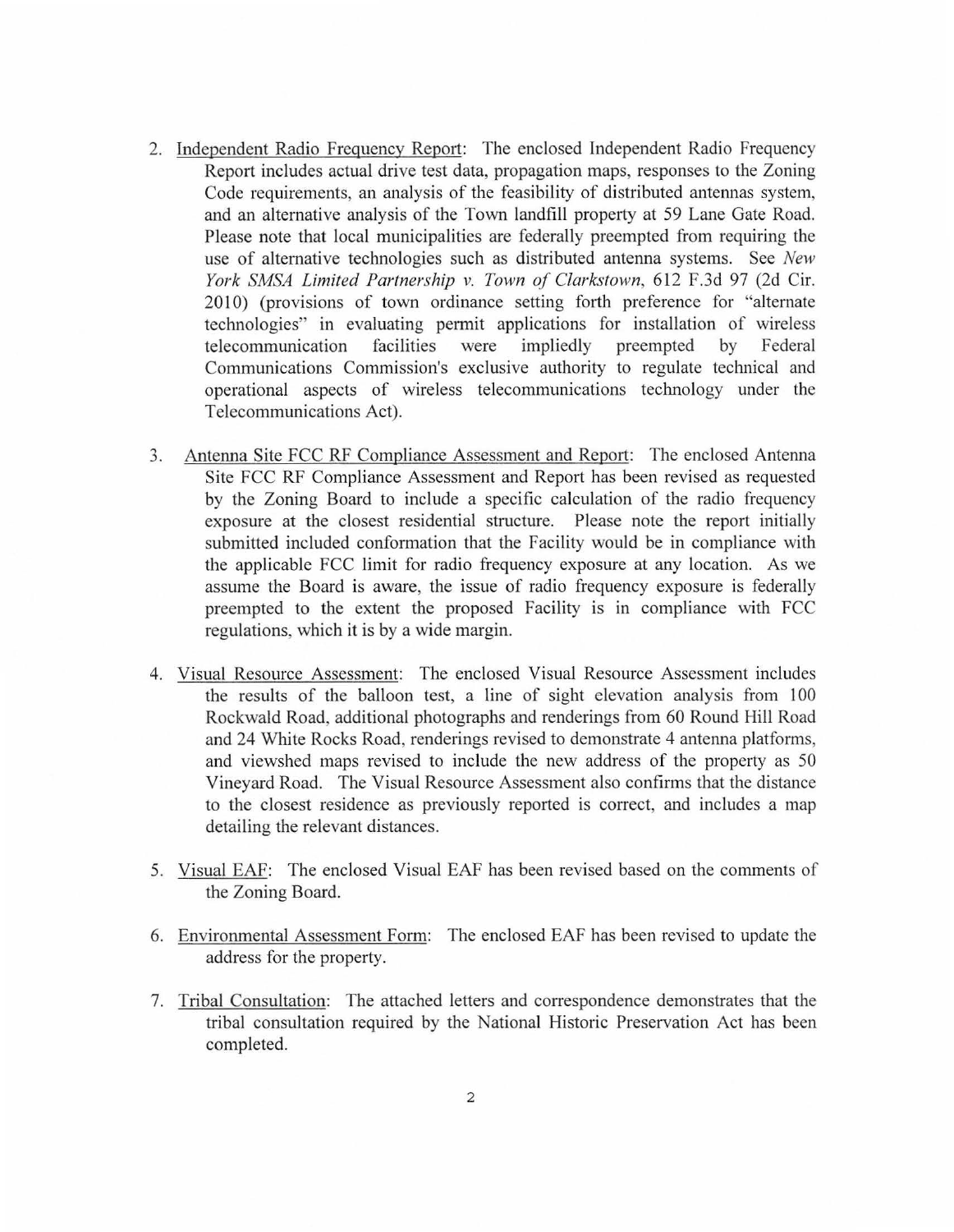- 8. Alternative Locations on the Propetty: The enclosed letter from the owner of the property confirms that he will not allow the Facility on any other location on the property. Please note the location of the Facility was carefully considered based on numerous factors, including the existing wetlands throughout the property and applicable setback and height requirements.
- 9. Overlay Districts: The attached letter and maps from JMC confirm that the Property is not within the Scenic Preservation Overlay District, the Scenic Ridgeline Overlay District, or the Open Space Conservation Overlay District.
- 10. Fire Safety and Accessibility: The enclosed letter from JMC confirms that the Facility is not a fire safety hazard, that there is a sufficient access drive, and that the road is satisfactory for emergency service vehicles, including fire apparatuses.
- 11. Liability Insurance: The enclosed certificate of insurance satisfies the requirements of Section  $175-46(S)$  of the Town Code.
- 12. Removal Cost Estimate and Bond: The enclosed removal cost estimate from JMC is submitted to establish the cost to remove the Facility. In accordance with Section 175-46(T) of the Town Code, the enclosed sample Removal Bond is submitted for the review and acceptance of the Town Attorney on behalf of the Town.
- 13. Removal Agreement: The enclosed Removal Agreement satisfies the requirements of Section 175-46(S) of the Town Code.
- 14. Notification Letters: The enclosed notification letters to the legislative body of each municipality bordering Philipstown and the Director of Emergency Management of Putnam County satisfy the requirements of Section 175-46(Q) of the Town Code.
- 15. Site Plans: Based on input from the Town of Philipstown Zoning Board of Appeals, Conservation Board, and site walks, revisions to the enclosed Site Plans have been made. These revisions include a reduction of the proposed compound from a 66' x 85', 5,610-square foot facility to a 66' x 66', 4,356-square foot compound and a reconfiguring of the proposed access driveway. This reduction and realignment enabled the preservation of three (3) significant trees previously proposed to be removed and reduced the amount of site disturbance within the wetland/watercourse buffer. Within the compound, the proposed Verizon Wireless steel equipment platform has been detailed, including the 10KW propane-powered emergency generator. Additionally, additional erosion and sediment control measures were added to the plans via silt fencing to ensure site stabilization during construction activities. Lastly, the project address was updated from 2700 Route 9 to 50 Vineyard Road based on the e911 location data. As